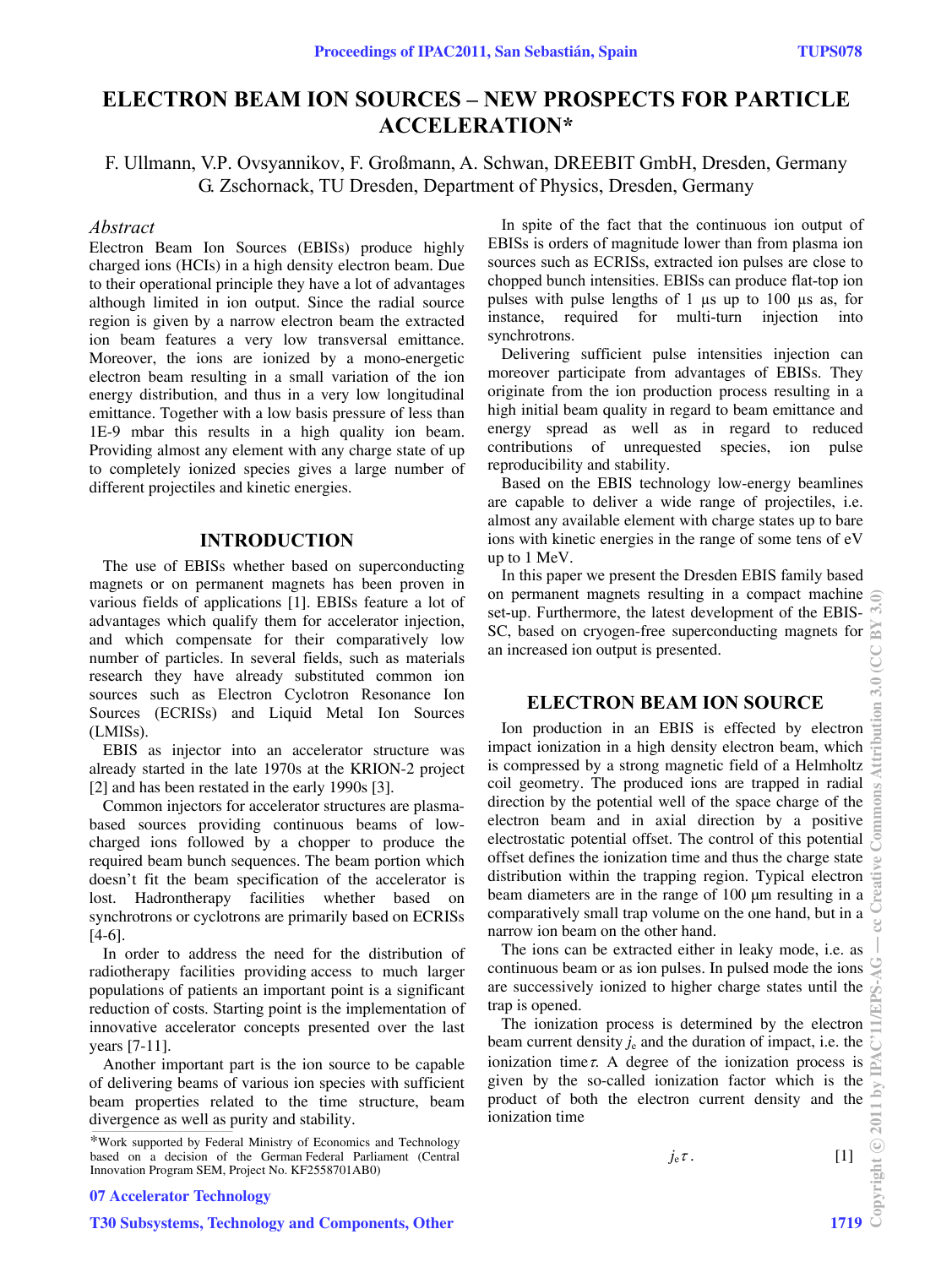The ionization process is furthermore influenced by charge exchange and recombination processes as well as particle admission and ion losses. Ion production is thus defined and hence controllable by a set of source parameters such as electron current, electron energy, ionization time and gas admission.

The capacity to trap positive ions is given by the negative space charge of the electron beam defining an upper limit of the number of ions that can be produced. Assuming a constant and homogeneous electron beam it simply results from the electron current  $I_{\rm e}$ , the electron velocity  $v_e$  and the length of the trap  $L$ , and can be given by the following unit-based formula

$$
C_{\text{Trap}}[\text{As}] = 10^{13} I_{\text{e}}[\text{A}] L[\text{m}] / \text{sqrt}(E_{\text{e}}[\text{eV}]). \qquad [2]
$$

A family of EBISs have been developed the last decade which are based on permanent magnets resulting in a compact table-top design [12]. It started with the so-called Dresden EBIT with a maximum axial magnetic field of 250 mT and a trap length of 2 cm. The largest version, the Dresden EBIS-A, features an axial magnetic field of 600 mT and a trap length of 6 cm (see Fig. 1).



Figure 1: Dresden EBIS-A, based on coils of permanent magnets with upstream Wien filter (on the right).

Beside the fact that EBISs can deliver highest charge states their high beam quality which is due to their small radial source extension, the low basis pressure and the mono-energetic electron beam came into focus for their  $\overline{C}$  application as injector source. Typical beam emittance values are in the range of several mm mrad. The mean energy spread of the ions has been determined up to several tens of eV.

 The demand for higher ion output related to this gave rise to the development of the Dresden EBIS-SC [13]. Their axial magnetic field of 6 T is based on cryogen-free superconducting technology still keeping the set-up compact (see Fig. 2). The combination of an increased electron current of up to 1 A and the trap length of 20 cm results in a corresponding increased ion output (see Equ. 2) which is sufficient to meet the requirements of an  $\mathbb{\overline{S}}$  injector for accelerators.

Working gases are admitted through a gas injection valve, which also allows for the admission of metals embedded in volatile compounds. Metals can alternatively be admitted from external ion sources such as LMISs as shown for example for charge breeding experiments [14].



Figure 2: Dresden EBIS-SC, based on cryogen-free superconducting magnets.

The EBISs either based on permanent magnets or on superconducting coils can be connected to low-energy beamline structures for beam formation, charge-to-mass separation and beam diagnostics. The simplest set-up is the combination with an ExB (Wien) filter, as pictured in Fig. 1, providing mass and charge separated particle beams in a very compact assembly.

Fig. 3 pictures a standard beamline with the Dresden EBIS-SC, an analyzing magnet and a target chamber comprising a set of beam diagnostics such as a pepper-pot emittance meter and a retarding field analyzer.

In order to give access to the whole range of kinetic energy of up to 1 MeV the beamline can be put on a high voltage terminal allowing for both ion deceleration and acceleration.



Figure 3: Beamline with Dresden EBIS-SC, 90 degree bending magnet, and reaction chamber.

07 Accelerator Technology T30 Subsystems, Technology and Components, Other